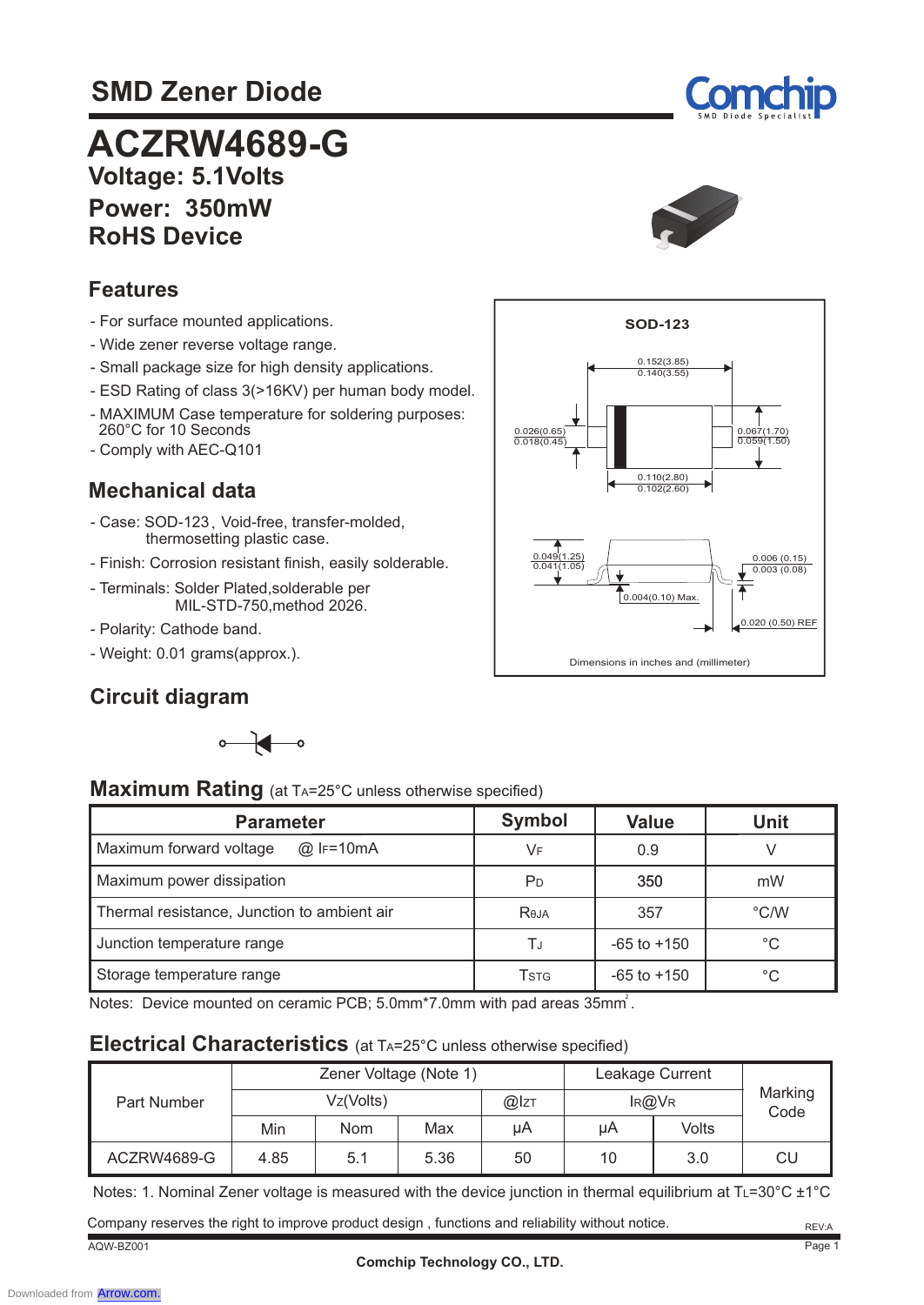



Fig.1 - Forward Characteristics

Fig.3 - Capacitance Between Terminals Characteristics





Fig.2 - Reverse Characteristic

Cor

Fig.4 - Power Derating



Company reserves the right to improve product design , functions and reliability without notice.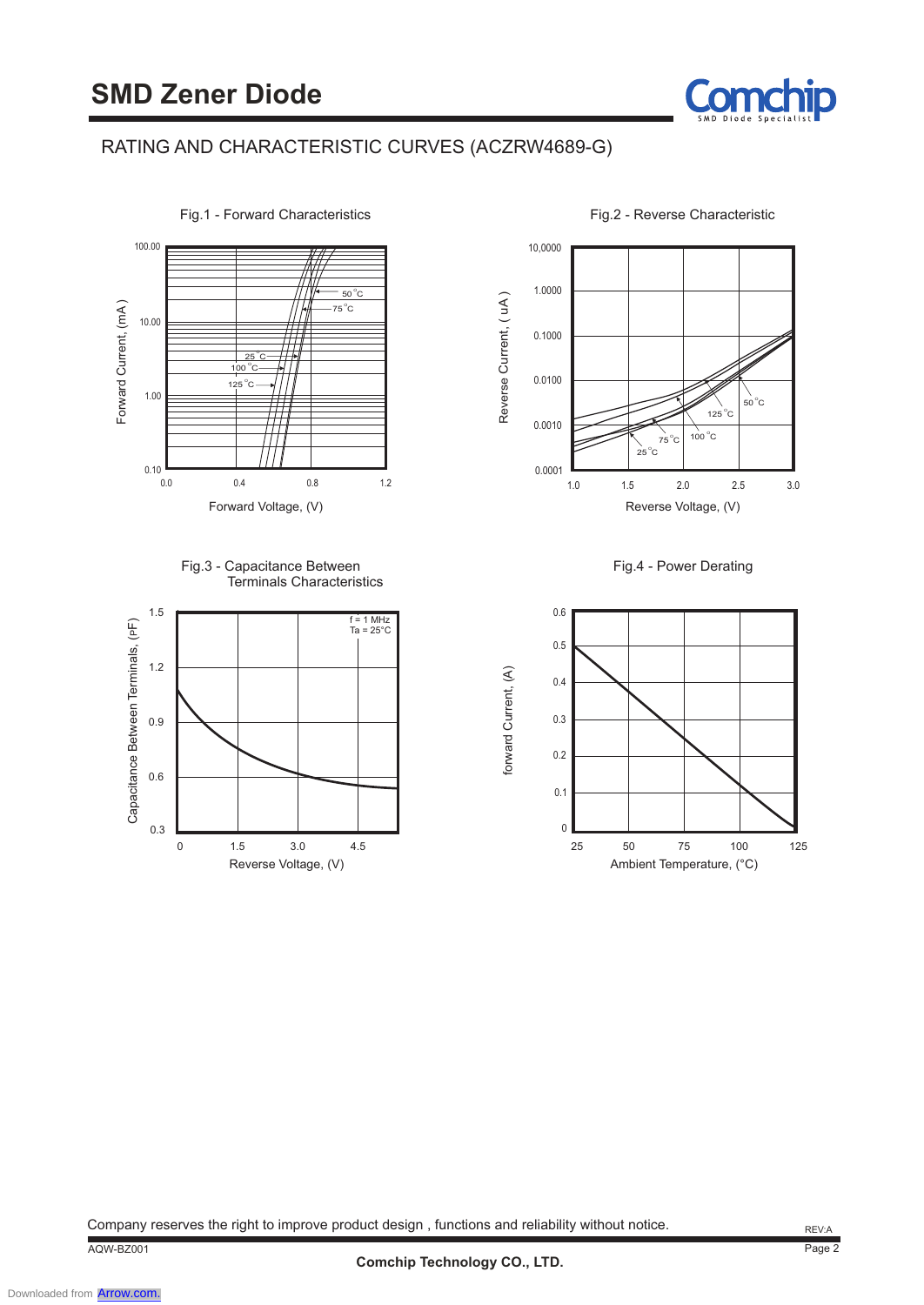

# **Reel Taping Specification**



| Fraller Tape       |                    | Leader Tape         |
|--------------------|--------------------|---------------------|
| 50±2 Empty Pockets | Components         | 100±2 Empty Pockets |
|                    |                    |                     |
|                    |                    |                     |
|                    |                    |                     |
|                    |                    |                     |
|                    |                    |                     |
|                    | $\equiv$<br>同<br>E | 同                   |
|                    |                    |                     |
|                    |                    |                     |
|                    | 티<br>ਥ<br>티        | ⊟                   |
|                    |                    |                     |

|                | <b>SYMBOL</b> | А                 | B                 | C                 | d                 | D                 | D <sub>1</sub>       | D <sub>2</sub>    |
|----------------|---------------|-------------------|-------------------|-------------------|-------------------|-------------------|----------------------|-------------------|
| <b>SOD-123</b> | (mm)          | $1.85 \pm 0.05$   | $3.94 \pm 0.05$   | $1.57 \pm 0.05$   | $1.55 \pm 0.10$   | $178.00 \pm 2.00$ | $54.40 \pm 1.00$     | $13.00 \pm 1.00$  |
|                | (inch)        | $0.073 \pm 0.002$ | $0.155 \pm 0.002$ | $0.062 \pm 0.002$ | $0.061 \pm 0.004$ | $7.008 \pm 0.079$ | $2.142 \pm 0.039$    | $0.512 \pm 0.039$ |
|                |               |                   |                   |                   |                   |                   |                      |                   |
|                |               |                   |                   |                   |                   |                   |                      |                   |
|                | <b>SYMBOL</b> | E                 | F                 | P                 | P <sub>0</sub>    | P <sub>1</sub>    | W                    | W <sub>1</sub>    |
| <b>SOD-123</b> | (mm)          | $1.75 \pm 0.10$   | $3.50 \pm 0.10$   | $4.00 \pm 0.10$   | $4.00 \pm 0.10$   | $2.00 \pm 0.10$   | $8.00 + 0.30/- 0.10$ | $12.30 \pm 1.00$  |

AQW-BZ001 Company reserves the right to improve product design , functions and reliability without notice.